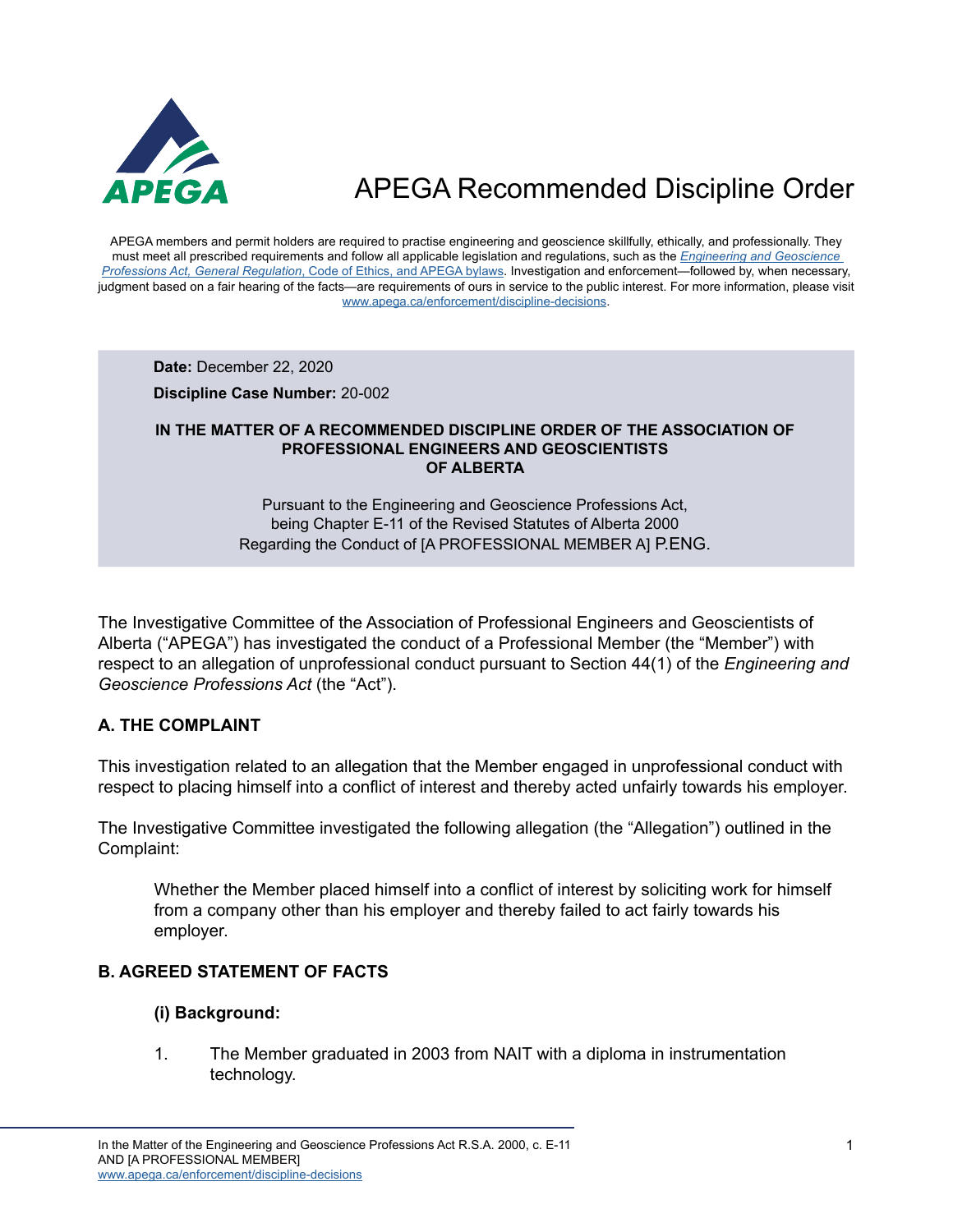

- 2. The Member worked for a permit holder pursuant to the Act (the "Permit Holder"), from 2005 to January 2019.
- 3. The Member became registered as a professional licensee with APEGA in June 2018.
- 4. Since 2011, the Member worked for a client of the Permit Holder (the "Client") at their off-site facility commissioning and post-commissioning capital projects and providing maintenance support.
- 5. In September 2018, the Member incorporated his own company to offer engineering/ automation services similar to those offered by the Permit Holder. At no point did the Member notify the Permit Holder of the incorporation of his company.
- 6. In January 2019, the Member accepted two work proposals offered through the Client. Rather than responding to and accepting the work proposals as a representative / employee of the Permit Holder, the Member responded as a private contractor, hired by a direct competitor to the Permit Holder.
- 7. The Client only became aware that the Member was working as a private contractor on behalf of his own company when the Member accepted the work proposal. At this point the Member disclosed to the Client that he was now representing himself as a private contractor. The Member also disclosed to the Client that he would be completing the work while on contract to the Permit Holder's direct competitor.
- 8. At no point did the Member notify the Permit Holder that he had accepted the Client's work proposals as a private contractor.
- 9. The Client notified the Permit Holder of the Member's actions.
- 10. The Permit Holder subsequently terminated the Member's employment.
	- **(ii) Facts Relating to the Allegation:**

#### **Whether the Member placed himself into a conflict of interest by soliciting work for himself from a company other than his employer and thereby failed to act fairly towards his employer.**

11. At the time of the incidents in question the Member was in negotiations with the Permit Holder to modify his employment relationship or status.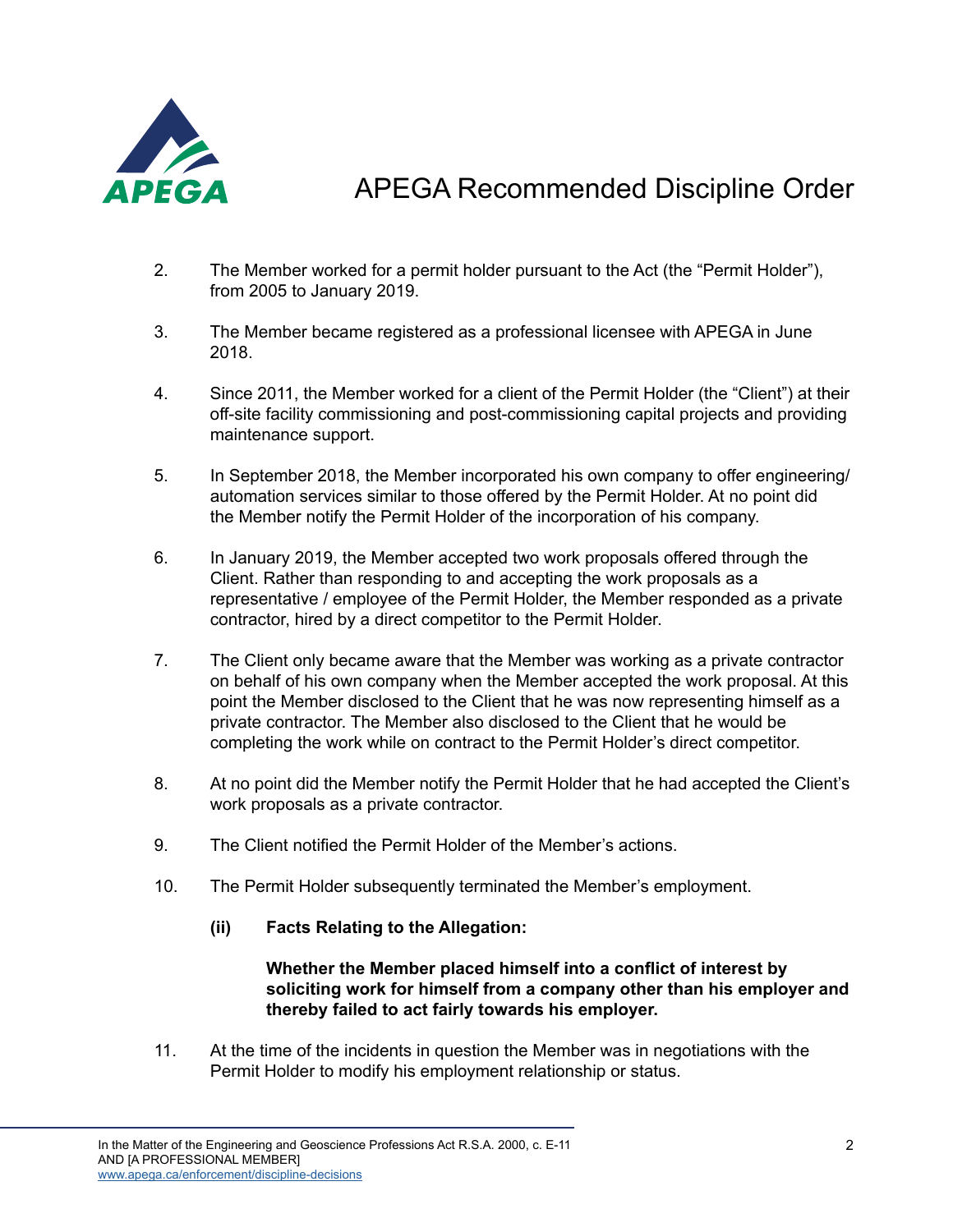

- 12. In January 2019, the Member accepted two work proposals offered by the Client, not as an employee of the Permit Holder, but rather as a private contractor representing a competitor of the Permit Holder.
- 13. At no point did the member notify the Permit Holder of his actions.
- 14. The Client reported the Member's actions to the Permit Holder.
- 15. Due to the Member's intimate knowledge of the project in question, the Client allowed the Member to continue with the work proposals, and thereby caused a negative financial impact to the Permit Holder.
- 16. The Member was in a conflict of interest by accepting work proposals from the Client, while posing as a private contractor and representing a competitor of the Permit Holder.
- 17. The APEGA Guideline for Ethical Practice, v2.2, February 2013, states in part that "Professionals should faithfully discharge their responsibilities to clients/employers, always acting with fairness and justice to all. A client's or employer's interests should always be held in high regard."
- 18. The Member's Employee Handbook stated in part that employees shall not "engage in any business that is in competition with [the Permit Holder]."
- 19. The Member acknowledges that his actions were not fair to the Permit Holder and that his conduct constitutes unprofessional conduct.

### **C. CONDUCT**

- 20. The Member freely and voluntarily admits that at all relevant times he was a Professional Member of APEGA and was thus bound by the Act and the *APEGA Code of Ethics*.
- 21. The Member acknowledges that the conduct described above constitutes unprofessional conduct as defined in Section 44(1) of the Act:

 *Section 44(1) Any conduct of a professional member, licensee, permit holder, certificate holder or member-in-training that in the opinion of the Discipline Committee or the Appeal Board,*

- *a) is detrimental to the best interests of the public,*
- *b) contravenes a code of ethics of the profession as established under the regulations,*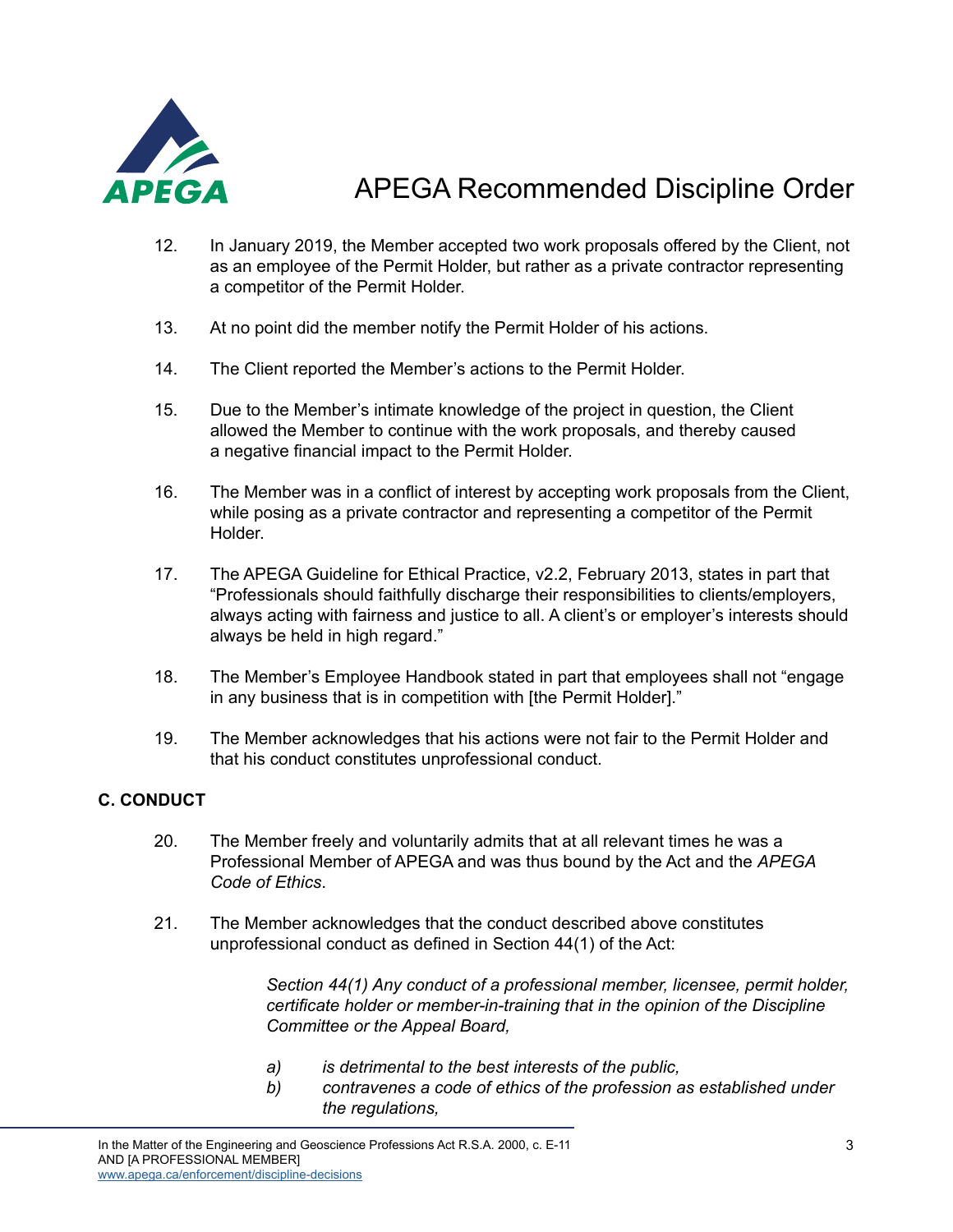

- *c) harms or tends to harm the standing of the profession generally,*
- *d) displays a lack of knowledge of or lack of skill or judgment in the practice of the profession, or*
- *e) displays a lack of knowledge of or lack of skill or judgment in the carrying out of any duty or obligation undertaken in the practice of the profession,*

*whether or not that conduct is disgraceful or dishonorable, constitutes either unskilled practice of the profession or unprofessional conduct, whichever the Discipline Committee or the Appeal Board finds.*

- 22. Further, the conduct described in the Allegation constitutes breaches of Rule  $\#3, \#4$ and #5 of the Code of Ethics, which state:
	- *3. Professional engineers and geoscientists shall conduct themselves with integrity, honesty, fairness and objectivity in their professional activities.*
	- *4. Professional engineers and geoscientists shall comply with applicable statutes, regulations and bylaws in their professional practices.*
	- *5. Professional engineers and geoscientists shall uphold and embrace the honour, dignity and reputation of their professions and thus the ability of the profession to serve the public.*

### **D. RECOMMENDED ORDERS**

- 23. On the recommendation of the Investigative Committee, and by agreement of the Member with that recommendation, and following a discussion and review with the Discipline Committee Case Manager, the Discipline Committee hereby orders that:
	- a) The Member will receive a letter of reprimand, a copy of which will be maintained permanently in the Member's APEGA registration file and be considered at any future date by APEGA.
	- b) The Member shall provide written confirmation to the Director, Enforcement, within thirty days of being notified that the Recommended Order has been approved, that he has reviewed APEGA's Guidelines for Ethical Practice (v2.2, February 2013), Concepts of Professionalism (September 2004) and Contract Employees and Independent Contractors (v1.0 September 2007), and that he will comply with the requirements therein.